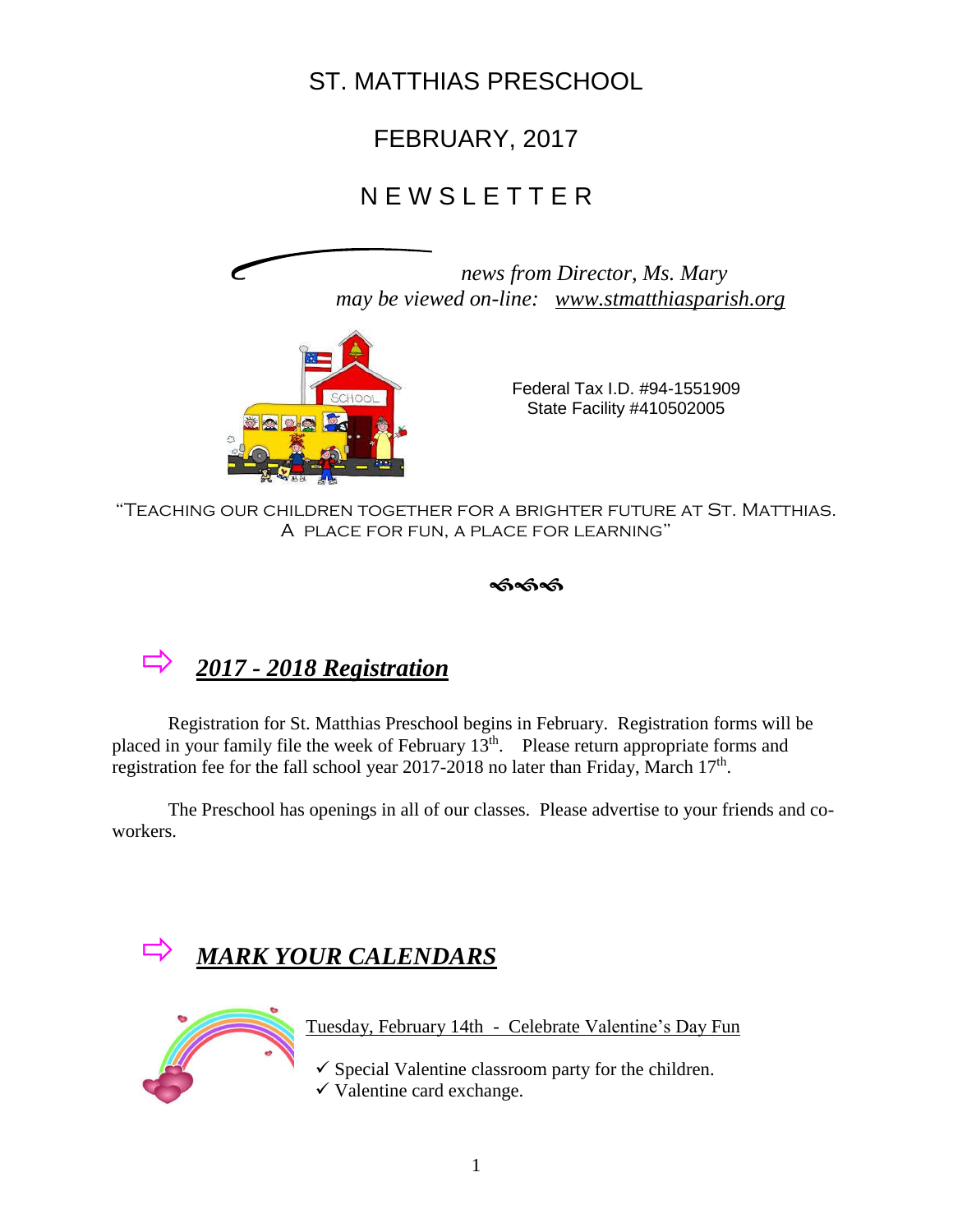

Children will be exchanging Valentine cards within their classroom. Please sign your child's name on the card. Do not put any name on the envelopes. The cards are easy to pass out if there are no names on the envelopes.

 Please bring in your child's Valentine cards by Wednesday, February 8<sup>th</sup>.

Number of Cards: Butterfly Class  $\sim 20$  Cards Dandelion Class  $\sim 28$  Cards Bluebird Class  $\sim 19$  Cards

All children will enjoy special Valentine morning and afternoon snacks.



## *Fun Valentine Day Activities you can do with your Child*



Bake heart cookies together and share them.



Wear red, pink or white.



Create homemade Valentines to give to friends.





Give each other a " $HUC''$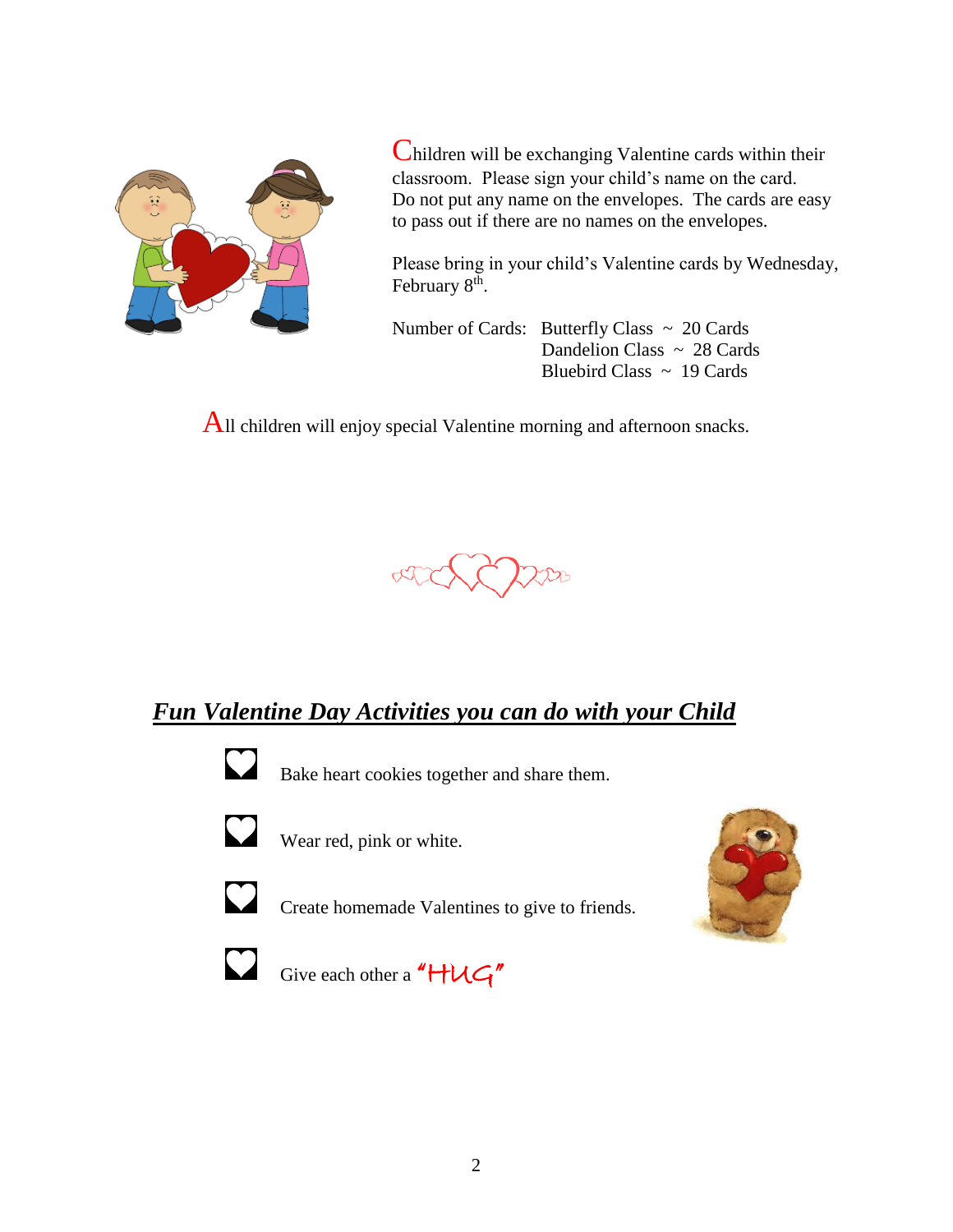#### **ST. MATTHIAS PRESCHOOL WILL BE CLOSED**

**Friday, February 3<sup>rd</sup>** - Preschool Staff Development Day, Archdiocese of San Francisco Monday, February 20<sup>th</sup> - President's Day Holiday

\*\*\*\*\*\*\*\*\*\*\*\*\*\*\*\*\*\*\*\*\*\*\*



## *SPECIAL FEBRUARY ENTERTAINMENT*

*"Insect Discovery Lab" ~ Tuesday, February 28th*

Children will experience the fun of insects. They will see, touch and hold millipedes, beetles and more! They will see really COOL BUG S!!!

# **Compliments of our Preschool Opportunity Fund**

03030303

#### *PRESCHOOL RELIGION CURRICULUM*



During the month of February, the preschool staff will focus on "Loving/Caring for Others<sup>"</sup>

 The children will visit with Fr. Ted and talk about the love that Jesus has for us and how we can share that love with others. Fr. Ted loves music so the children will enjoy singing some songs with him.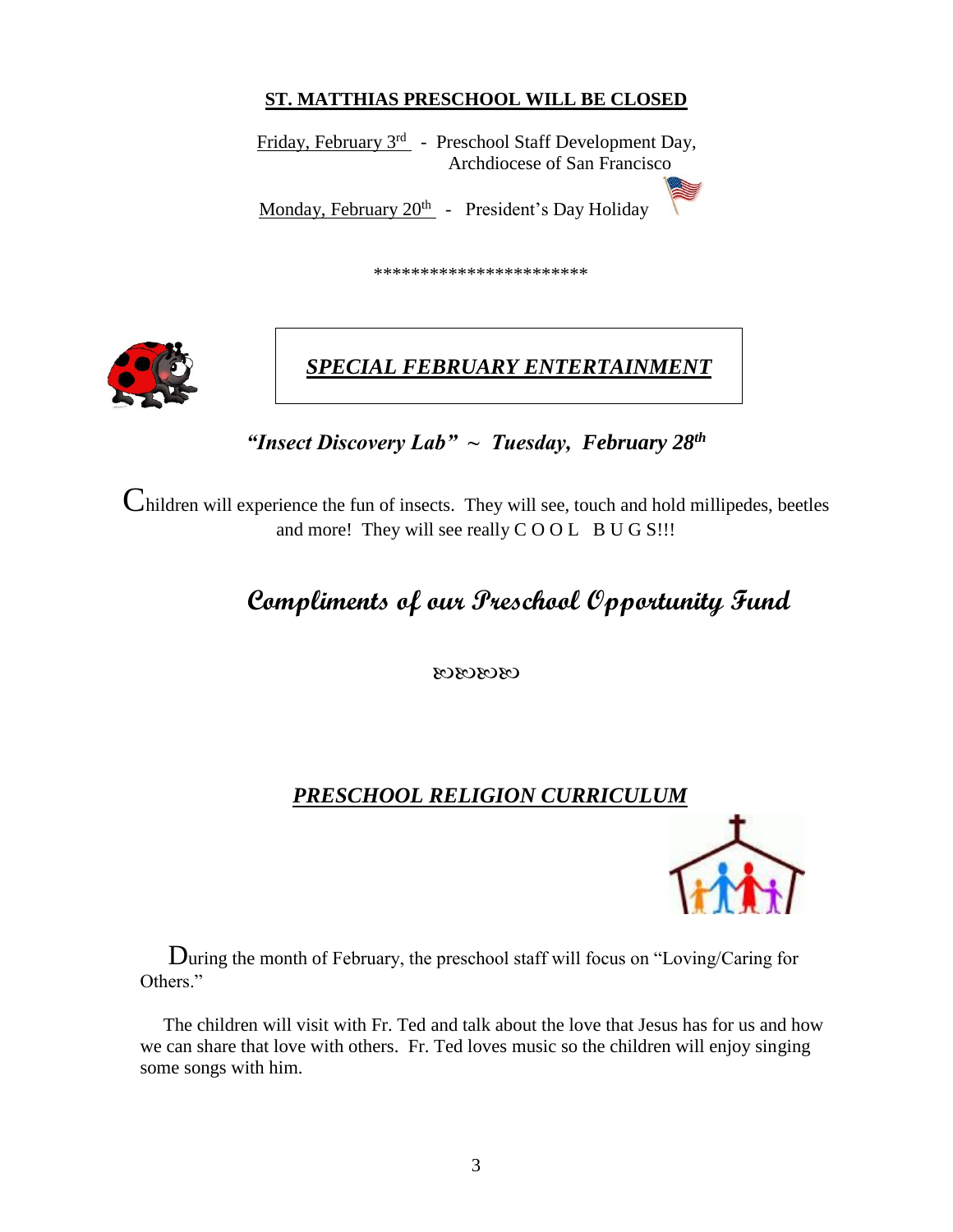#### *PRESCHOOL OPPORTUNITY FUND*

What a success this has been for the preschool staff and children. We are hoping to have this success continue in 2017.

We raised \$3,430 so far this school year. Our ultimate goal by June, 2017 is  $$7,000 \sim$ only \$3,570 to go. Let's make this happen!

Up-coming presentations include the Petting Zoo and Marine Science Institute.

Many thanks for your continued support of our Preschool Opportunity Fund.





**Summer Camp at St. Matthias Preschool** 

July  $10^{\text{th}}$  ~ August 25, 2017

\$330 per week (full days)

\$275 per week (half days)

- $\checkmark$  This fee covers snacks and organized activities.
- $\checkmark$  There is no registration fee for the summer program.
- $\checkmark$  Camp fees paid only for the weeks your child attends.
- $\checkmark$  7 Theme Weeks of "Fun in the Sun"! Theme Weeks have been planned by each classroom.
- Summer Camp forms will be placed in your family file the week of March  $6<sup>th</sup>$ .